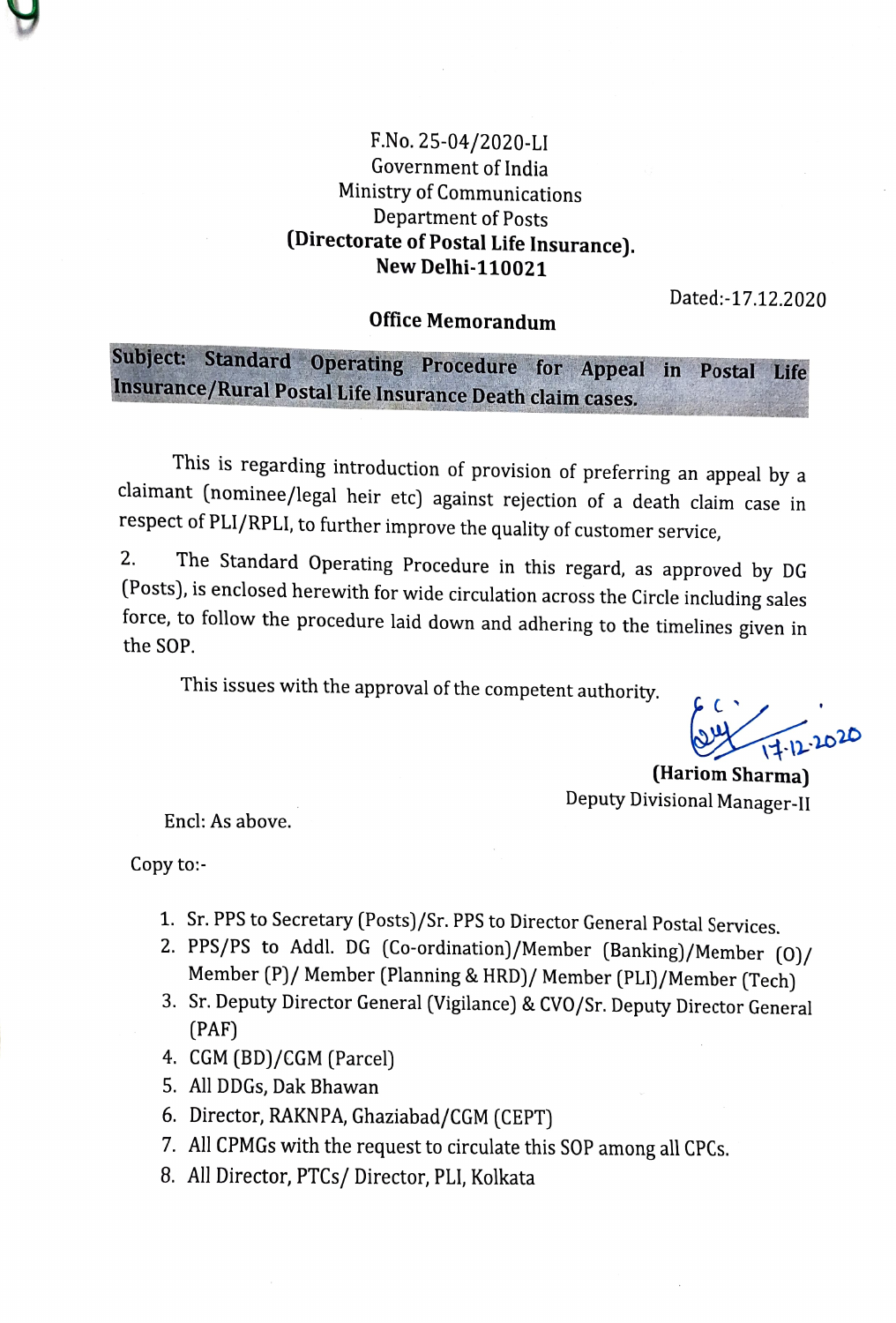### **Appeal in PLI/RPLI Death Claim cases Standard Operating Procedure**

#### **Background**

As per PLI Directorate letter no. 25-1/2020-LI dated 21.08.2020, approver limits for settlement of death claim cases have been revised as under:

(i) PLI/RPLI Death Claim cases involving no investigation (to be settled within 30 days)

| <b>Approving Authority</b>                   | <b>Amount Limit</b>               |  |  |  |  |  |  |
|----------------------------------------------|-----------------------------------|--|--|--|--|--|--|
|                                              | (single or aggregate sum assured) |  |  |  |  |  |  |
| Postmaster (HSG-I/HSG-II),                   | Upto Rs. 20 lakhs                 |  |  |  |  |  |  |
| Sr. Postmaster (Gr. B),                      |                                   |  |  |  |  |  |  |
| Dy. Chief Postmaster (Gr. B),                |                                   |  |  |  |  |  |  |
| AD of HO (Gr B) headed by Director           |                                   |  |  |  |  |  |  |
| Head of Division (Gr A/ Gr B),               | More than Rs. 20 lakhs<br>and     |  |  |  |  |  |  |
| Chief Postmaster (Gr A),                     | upto Rs. 50 lakhs                 |  |  |  |  |  |  |
| Dy. Director of HO (Gr A) headed by Director |                                   |  |  |  |  |  |  |

(ii) PLI/RPLI Death Claim cases involving investigation i.e. death within 3 years of acceptance of policy (to be settled within 90 days)

|                         |     | <b>Approving Authority</b> |          | <b>Amount Limit</b><br>(single or aggregate sum assured) |  |  |  |
|-------------------------|-----|----------------------------|----------|----------------------------------------------------------|--|--|--|
| Director                | GPO | (IAG)                      | Director |                                                          |  |  |  |
| (HQ)/Regional DPS (JAG) |     |                            |          | All cases irrespective of Sum Assured                    |  |  |  |

2. In order to further improve the quality of customer service, it has been decided to introduce a provision of Appeal in all such death claim cases where the approving authority concerned has not found the claim fit for approval and has rejected the claim. An appeal can now be preferred by the claimant (nominee/legal heir etc) against rejection of a death claim case in respect of PLI/RPLI. The Standard Operating Procedure in this regard is laid out as under:-

#### 2.1 **Cases where Appeal can be made**

An appeal can be submitted by the claimant against rejection of 'Death Claim' case.

#### 2.2 **Appellate Authority**

Appeal against rejection of death claim cases shall lie with the authority, who is the next higher authority of the Approving Authority as detailed under: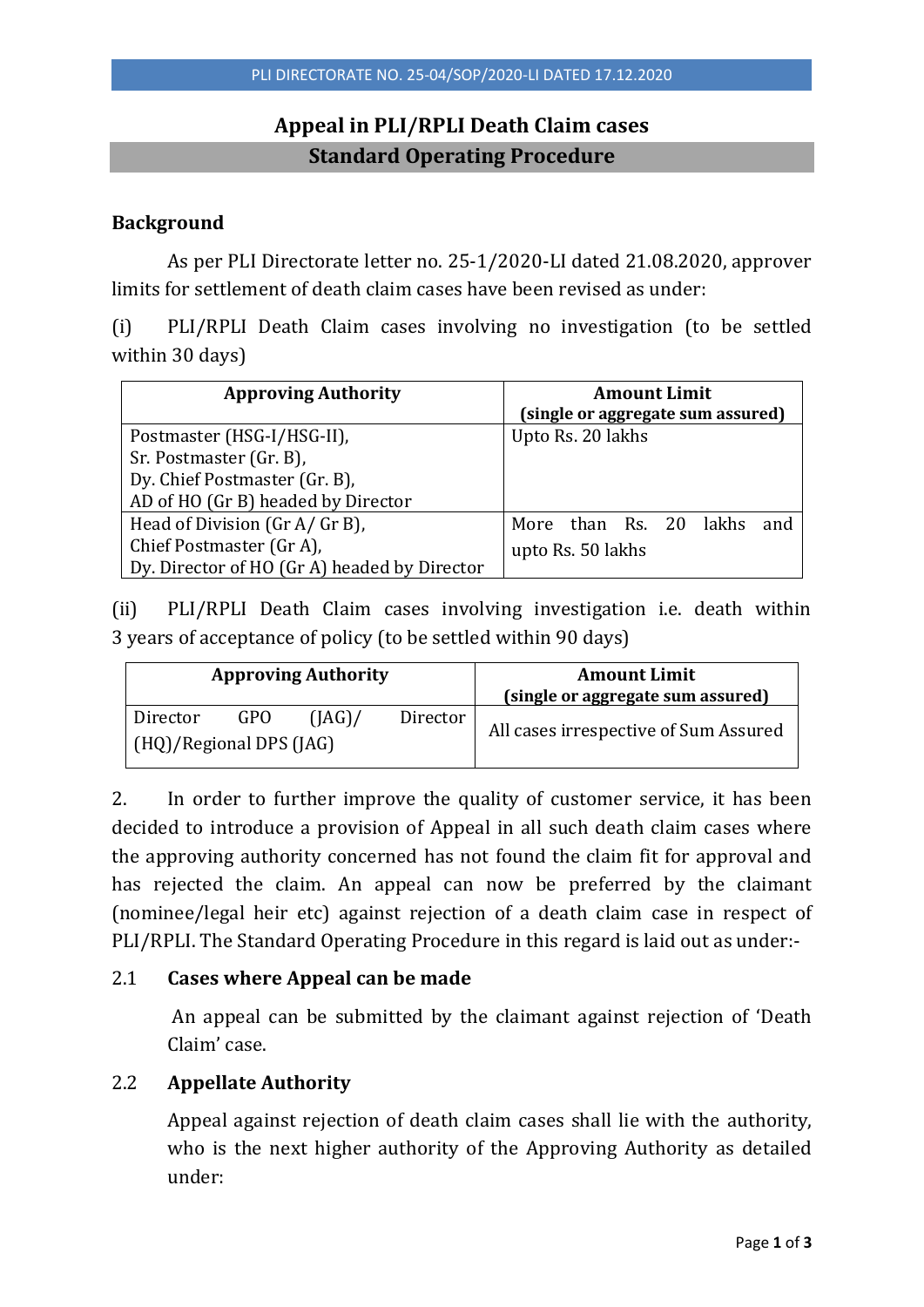|           | <b>Approving Authority</b>                   | <b>Appellate Authority</b>      |
|-----------|----------------------------------------------|---------------------------------|
| i.        | Postmaster (HSG-I/HSG-II),                   | Divisional Head                 |
|           | Sr. Postmaster (Gr. B)                       |                                 |
| ii.       | Dy. Chief Postmaster (Gr. B)                 | Chief Postmaster (Gr A)         |
| .<br>111. | AD of HO (Gr B) headed by Director,          | Director (GPO)                  |
|           | Dy. Director of HO (Gr A) headed by Director |                                 |
|           | iv.   Head of Division (Gr A/ Gr B),         | <b>Director Postal Services</b> |
|           | Chief Postmaster (Gr A),                     | (Region/HQ)                     |
| V.        | Director Postal Services (Region)            | Postmaster General              |
| vi.       | Director Postal Services (HQ)                | <b>Chief Postmaster General</b> |

- 2.3 In case the post of Appellate Authority is lying vacant or incumbent is on leave, the appeal shall lie with the officer who is holding the charge of the Appellate Authority.
- 2.4 Details of the Appellate Authority shall be mentioned on the rejection letter issued to the claimant. The following shall be mentioned on the rejection letter:

"*In case you are not satisfied with the decision of the authority concerned, you may file an appeal against the decision within 90 days of receipt of this communication to the following:-*

> *Designation of the Appellate Authority Postal Address with pincode Email id:xxxxxxxxx@xxxx.xx*"

*The appeal should be supported by relevant rules and documents etc., as applicable."*

#### **3**. **Time limit to file the Appeal**

- 3.1 The Appeal may be submitted by the claimant herein after called appellant to the Appellate Authority within 90 days of receipt of the rejection letter.
- 3.2 The Appellate Authority may condone the delay in filing the appeal within prescribed time of 90 days, if she/he is satisfied that the appellant was prevented by sufficient cause from filing the appeal in time.